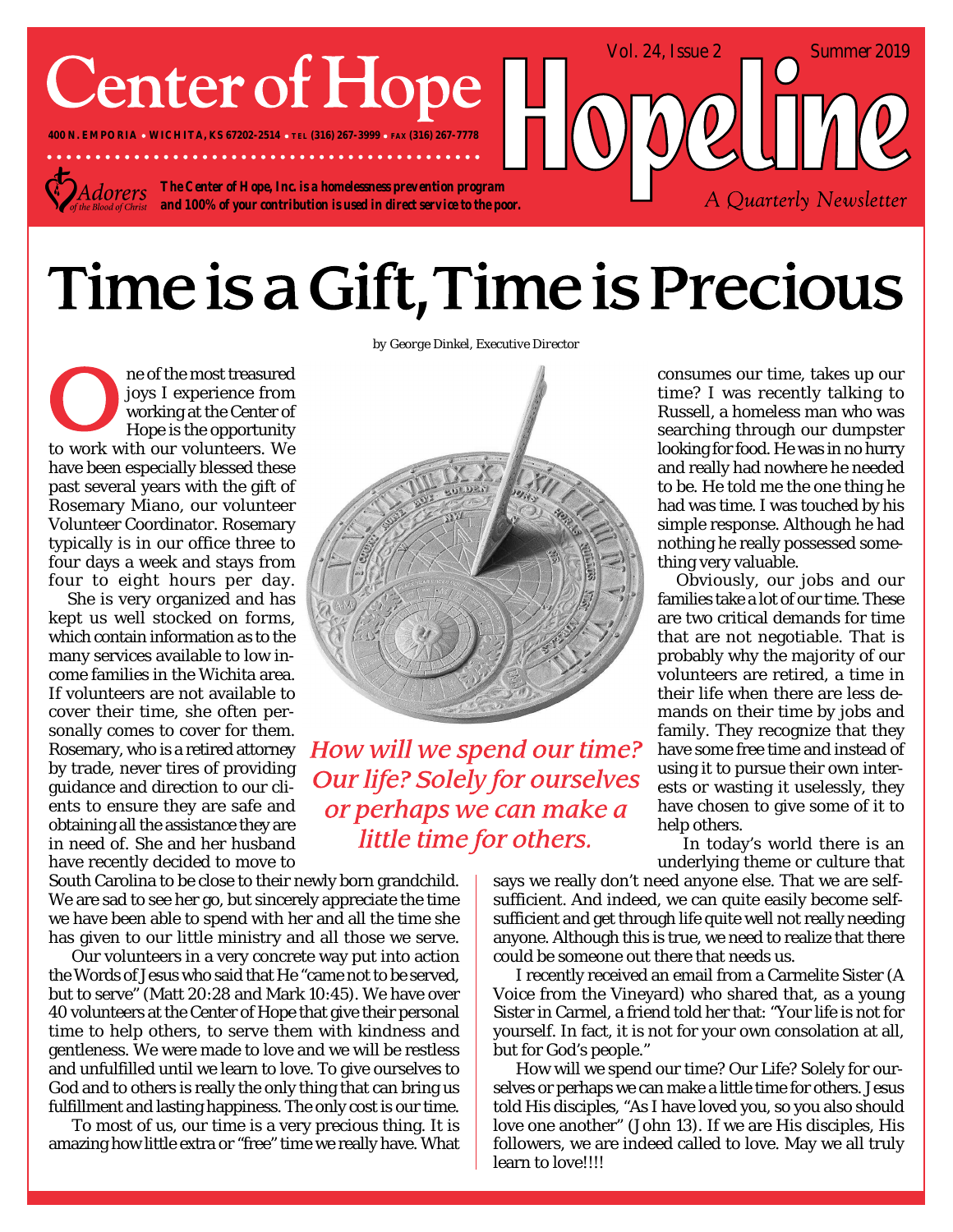**COH Board of Directors:** Chair: J.V. Johnston Vice-Chair: Tom McGrath Secretary: Sr. Janet Rowley, ASC

> **Board Members:** Sandi Baalman Johnnie Bell Larry Damm Holly Dixon Glen Dolezal Jennifer Gantz Kathy Kehr Sr Angela Laquet, ASC Christopher Magana Angela McCoy Robin Needham Scot Pennington Mary Ann Rabe Collin Stieben Curtis Warren Joe Warren John Weir Sr. Susan Welsby, ASC Janice Yaeger

**CENTER OF HOPE, INC.** *sponsored by the Adorers of the Blood of Christ* **Executive Director** George Dinkel **Staff:** Sr. Becky Balthazor, ASC Jane Hermann Adriana Palma **Volunteers: ASC Associates** Maralene Balthazor Mary Corrigan Drew Doffing Monica Doffing Jerry Dooley Brenda Eck Rebecca Elpers Jerry Ewald Bill Gress Donna Harris Debra Hartman Anne Hickerson Connie Hotze Andrew Jaramillo Victoria Jackson Rachel Lewis Vernon May Carol Meyer Rosemary Miano Sandra Nixon Vanessa O'Brien Anthony Osio Marilyn Osio James Ramsey Phyllis Ramsey Lori Rathert Cheryl Reichenberger Sr. Tarcisia Roths, ASC Dian Rusk Mary Santiago Treva Schaffer Sr. Deborah Schovanec, ASC Eldon Schumacher Diane Simon Sally Simon Elisabeth Sims Joe Stuhlsutz Lacey Vess Mary Jobe Waddill Barbara Wattman Larry Webb Linda Webb Marilyn Wells Nicole West Amber Wilson Carolyn Winn Janice Yaeger Patricia Yates

### *St. Clement, Pope:*

*"Let us then preserve the unity of the body that we form in Christ Jesus, and let everyone give his neighbor the deference to which his particular gifts entitle him. Let the strong care for the weak and the weak respect the strong. Let the wealthy assist the poor and the poor man thank God for giving him someone to supply his needs. The wise man should show his wisdom not by his eloquence but by his good works."*

# **The Cry** of the Poor

## **Ask yourself what you would do if you were in the shoes of some of our clients profiled here.**

- Please pray for L, a 22-year-old mom with an 8-year-old daughter. She is currently on bed rest with her pregnancy and her only source of income is TAF cash assistance of \$326 per month.
- Please pray for S, a 33-year-old mom with 7 children. She currently has no income as she just lost her job. The home she rents had a water leak and now she owes over \$1200 on her water bill which she is responsible for. Her water is currently turned off.
- Please pray for M, a 29-year-old mom with 4 children. She is working and makes about \$1100 per month on her job and receives child support of \$320 per month. Her child support payment was late this month and she was not able to pay her Westar bill on time and broke her pay agreement. She now has to pay \$664 to keep her electricity on.
- Please pray for Brittany, a 30-year-old mom with 4 children. Brittany works for a restaurant. She got sick and missed a week of work and did not have sufficient money to pay her Westar bill to stay on her pay plan. She currently needs \$1,010 to keep her electricity on.
- Please pray for M, a 32-year-old mom with 4 children. M lost her job and has not been able to pay her bills. Her electricity has been off for two weeks and she needs over \$1000 to restore service.
- Please pray for R, a 39-year-old mom who lives with her 5 children. Her husband will be deported in two weeks and she has no income.
- Please pray for C, a 29-year-old mom with 3 young children. C has been unable to work as she is being treated for cancer. Her only source of income at this time is child support of \$383 per month. She owes over \$1400 on her rent.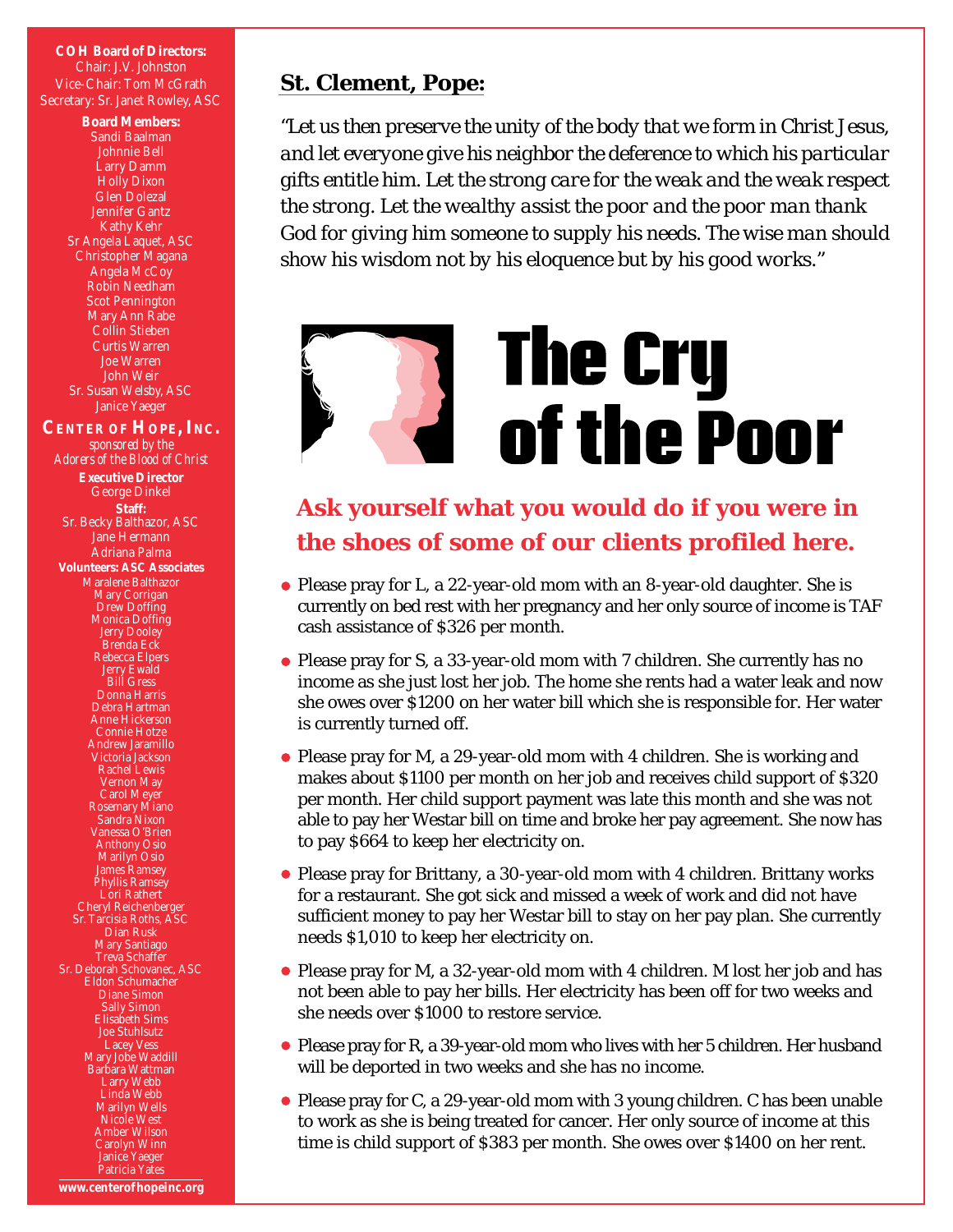# SPOTLIGHT on Case Management

Case Management Spotlight for this issue is on **Christal Porter** who eloquently spoke at our annual dinner about her experience in the case management program. She is a single mom with children.

 Christal has accomplished many personal and professional milestones while working with me over the past several years. To name just a few; she has secured gainful employment and has made valiant strides in budgeting to support her large family, she has gotten her driver's license reinstated, applied and was awarded a couple of scholarships to take pre-requisite courses for pursuing a nursing degree, went through a difficult high risk pregnancy, and continued to meet with me on a regular basis to accomplish the goals she set for herself.

 Christal is a very strong, goal-oriented woman who has come a long way and will continue to do more. When I first met Christal she was barely getting by working at a home health agency for \$12 per hour as a CNA. She was facing many, many obstacles and was not in a very good emotional space. Little by little we began to address these obstacles and with her personal determination and some very hard work on her part her situation improved.

I felt great joy and admiration as she stood before those who were in attendance at our annual dinner and shared her story. Thank you Christal for your courage and willingness to talk about your experience in the case management program...we were all very touched by your words.

*Sr. Becky Balthazor, ASC*

## In Memory of Dan McCarty



I was very sad to hear of the loss of one of our volunteers, Dan McCarty. Dan volunteered a few years ago after losing his job and having some free time on his hands. He enjoyed coming to the Center of Hope so much. He especially enjoyed working with the people and working with Sr. Jeannine. He truly brought hope to many people in need. He had a very tender and compassionate heart. He was a good friend and a true inspiration to me and to all of us at the Center of Hope. He will be greatly missed.

## **Center of Hope Recognition Gifts**

#### **IN HONOR OF**

Jane Hermann Jim Stevens Rev. Jim Weldon Rev. Ken Van Haverbeke

### **IN MEMORY OF**

Beth Armstrong Ellen Clair Girrens Frank Kastor Elaine Landes Dan McCarty Bud Mondry Jack Novascone John Parolo Jeannie Rosenhamer

"I ask you, how can God's love survive in a man who has enough of this world's goods yet closes his heart to his brother when he sees him in need"?

1 John 3:17



*Some of our younger Center of Hope Donors give some of their play time to help others!*